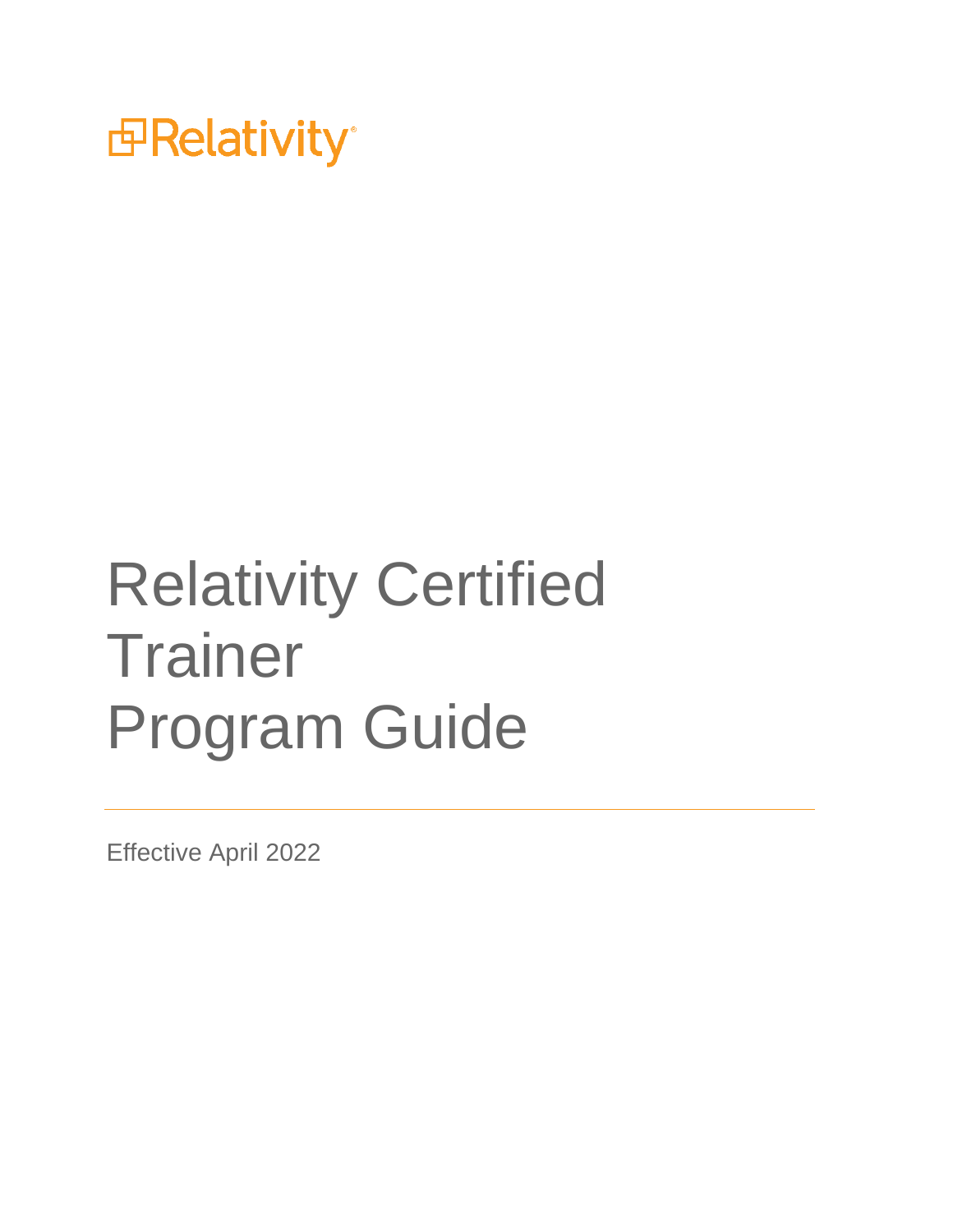# **Contents**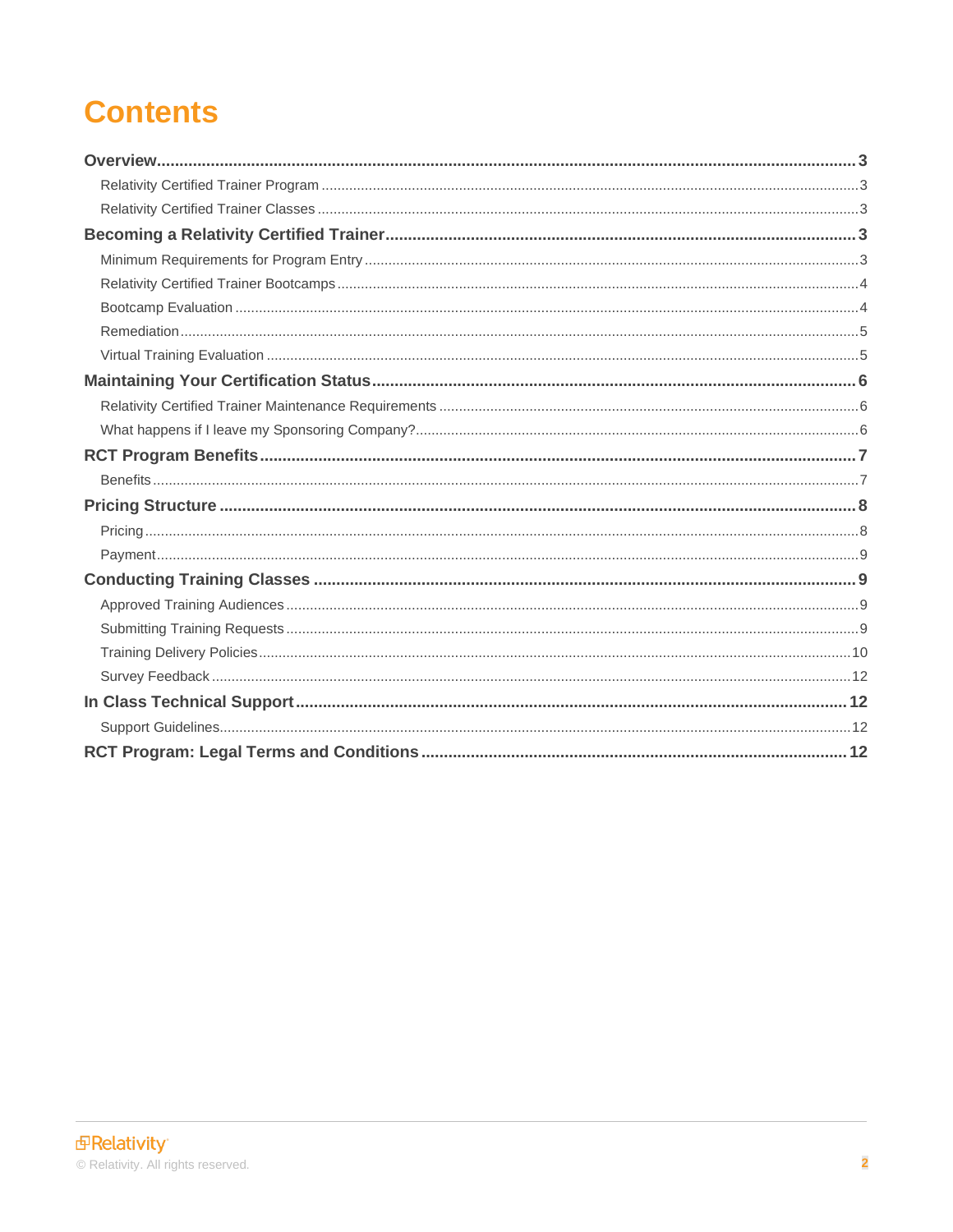# <span id="page-2-0"></span>**Overview**

### <span id="page-2-1"></span>**Relativity Certified Trainer Program**

The Relativity Certified Trainer Program ("RCT Program") is designed to equip Relativity's clients with the tools and information they need to train their internal staff and customers successfully. Participants will learn how to train their staff and customers with Relativity training materials, RelativityOne training environments, and access to our training team.

By participating in the RCT Program, each Relativity Certified Trainer and Sponsoring Company will be deemed to have accepted and agreed with all terms in this guide, including but not limited to the legal terms and conditions below. Relativity may update this guide from time to time but will use reasonable efforts to notify you of any material changes. You may freely withdraw from the RCT Program at any time by notifying [training@relativity.com.](mailto:training@relativity.com)

### <span id="page-2-2"></span>**Relativity Certified Trainer Classes**

As part of the RCT Program, you can become certified to teach several authorized Relativity trainings. Those class topics include:

- Relativity 101
- Admin Essentials I
- Data Loading and Productions
- Analytics
- **Processing**

You must receive sign off for each class independently in order to be able to train it as a Relativity Certified Trainer. As such, each of your credentials will specify which training you have been certified to teach, e.g. Relativity Certified Trainer – Relativity 101. Your first RCT credential must be for Relativity 101.

# <span id="page-2-3"></span>**Becoming a Relativity Certified Trainer**

# <span id="page-2-4"></span>**Minimum Requirements for Program Entry**

Upon meeting the minimum program entry requirements as outlined below, you are eligible to apply to participate in the RCT Program. The application to the RCT Program is in the Community on the Education Center tab under the Additional Resources section "Training." Click on "Become a Certified Trainer." The application will only be visible during open application periods.

| <b>Facilitation Experience</b><br>(One Year Required) | You are required to have one year of facilitation experience, inclusive of<br>multiple occasions/examples, before applying to the RCT Program.<br>Presenting to a group of people, teaching a subject, speaking at a<br>conference, or similar experiences are examples of necessary experience. |
|-------------------------------------------------------|--------------------------------------------------------------------------------------------------------------------------------------------------------------------------------------------------------------------------------------------------------------------------------------------------|
|                                                       | Active RCA Certification You must be a Relativity Certified Administrator. Expired RCA certifications<br>do not meet the requirements.                                                                                                                                                           |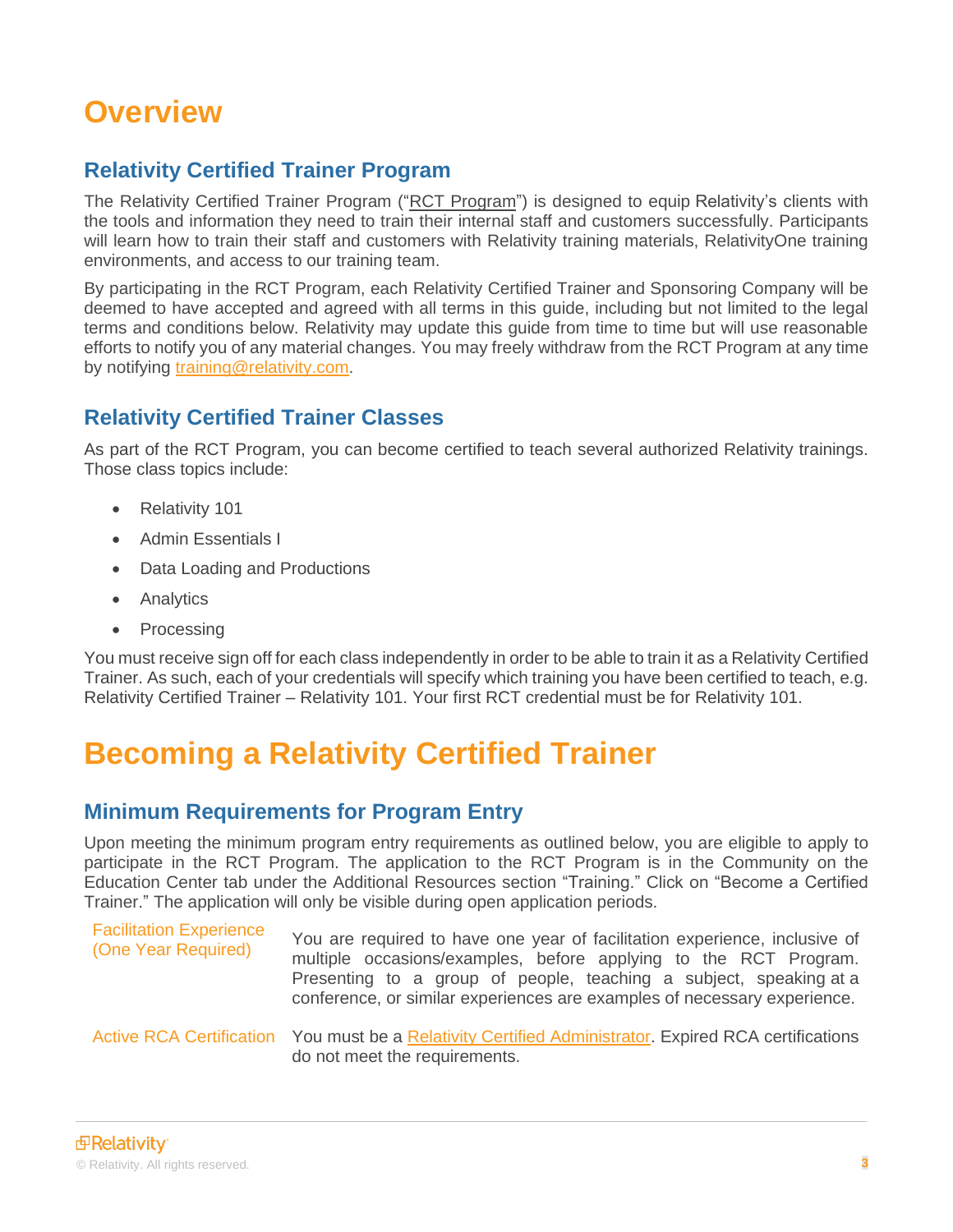Sponsoring Company Each Relativity Certified Trainer must be sponsored by their employer ("Sponsoring Company"). As a Relativity Certified Trainer, you are qualified to conduct training only for your Sponsoring Company's personnel or your Sponsoring Company's End User's personnel (see "Approved Training Audiences" section below). Your Sponsoring Company must be a licensed user of Relativity (either via a direct contract with Relativity or through a Relativity provider), and must be in "Good Standing," as further set forth in the Legal Terms and Conditions attached hereto.

The minimum program entry requirements are subject to change at Relativity's discretion.

# <span id="page-3-0"></span>**Relativity Certified Trainer Bootcamps**

In order to earn a Relativity Certified Trainer credential, you must successfully complete and pass the RCT Program bootcamp.

You must attend a bootcamp in full to earn your first RCT credential. If you are absent for more than thirty minutes for the duration of the Bootcamp, you will be removed from your cohort and may re-apply for a later session. A key component of the bootcamp is peer feedback, and we expect that attendees will be attentive and provide thoughtful feedback throughout the program. For subsequent credentials, you do not need to attend a bootcamp again; you will be able to participate in a virtual training evaluation option which is discussed later in this document under Virtual Training Evaluation option.

Each bootcamp is five (5) full days, and you must attend in person (or virtually, if specified) for the entirety. Throughout this time, you will:

- observe the Relativity 101 training.
- interact with the technology used to deliver Relativity training.
- review and implement adult learning principles and training best practices.
- conduct live demonstrations of Relativity functionality.
- create supplemental content to help personalize and contextualize the Relativity training experience.

All portions of the bootcamp, including the instruction from the Relativity trainer, each RCT candidate's presentations, and the final evaluation, will be conducted in English.

#### <span id="page-3-1"></span>**Bootcamp Evaluation**

You are evaluated on the last day of bootcamp using a rubric. The evaluation during your bootcamp final sign off includes:

- Presentation skills
- Content knowledge

Results are delivered to you via email within two (2) business days of your bootcamp sign off. If you pass the RCT Program bootcamp, you will earn the Relativity Certified Trainer credential for your bootcamp course.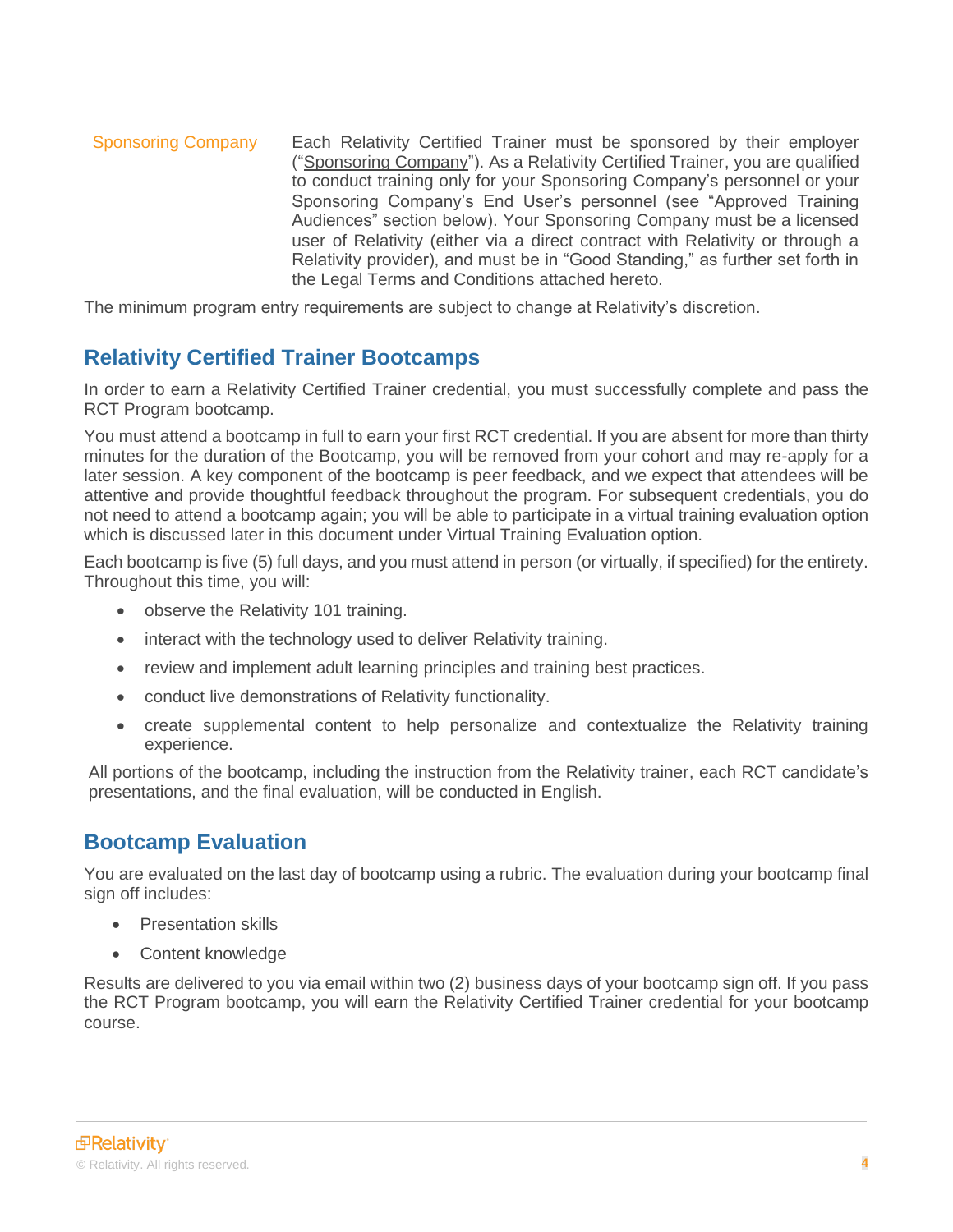### <span id="page-4-0"></span>**Remediation**

Failure to pass the final evaluation at the end of bootcamp will result in a Fail. As part of the RCT Program, Relativity will provide remediation in the form of additional support and a second evaluation. The following is an example remediation timeline:

#### **October 28-November 1** – Bootcamp

**November 1** – Bootcamp final evaluation, resulting in a failure.

**November 4-8** – You will receive support in the form of technology via a RelativityOne training environment to continue improving your skills. You will also receive one additional coaching and feedback session. Your second and final evaluation will take place one week after your feedback session.

**November 11-15** – During this time, the attendee will reach out to the Relativity Training Team to attempt a second and final evaluation via an online Zoom meeting. This meeting will be an hour long and allow for the attendee to re-do their final evaluation.

Should you fail your second and final remote evaluation, you will not earn the Relativity Certified Trainer credential. You must re-apply to the RCT Program, be re-accepted, and attend bootcamp again. Attempts at certifying via the RCT bootcamp are limited to two (2) within a calendar year.

We suggest taking additional courses, depending on what evaluation criteria you do not meet.

- **[Training](https://langevin.com/workshops/training-101/)**
- [Adult learning](https://langevin.com/workshops/how-adults-learn/)
- [Advanced instructional techniques](https://langevin.com/workshops/advanced-instructional-techniques/)
- [Relativity in-person trainings](https://www.relativity.com/ediscovery-training/live/#filtertable=session-type:In-Person%20Training)

#### <span id="page-4-1"></span>**Virtual Training Evaluation**

After an RCT has successfully completed a bootcamp and become certified, they are eligible to participate in the Virtual Training Evaluation for the following additional trainings:

- Relativity 101
- Admin Essentials I
- Data Loading and Productions
- **Analytics**
- **Processing**

The process for the virtual training evaluation is as follows:

- 1. Email [training@relativity.com](mailto:training@relativity.com) to request evaluation to conduct an additional training.
- 2. The Relativity Training Team will respond with access to a recorded video of the training so that the Relativity Certified Trainer can view the training in its entirety prior to receiving the material.
- 3. Once the Relativity Certified Trainer has viewed the video and is ready to begin studying, they will email the Relativity Training Team with their preferred exam date (these will occur during set periods provided by the Relativity Training Team).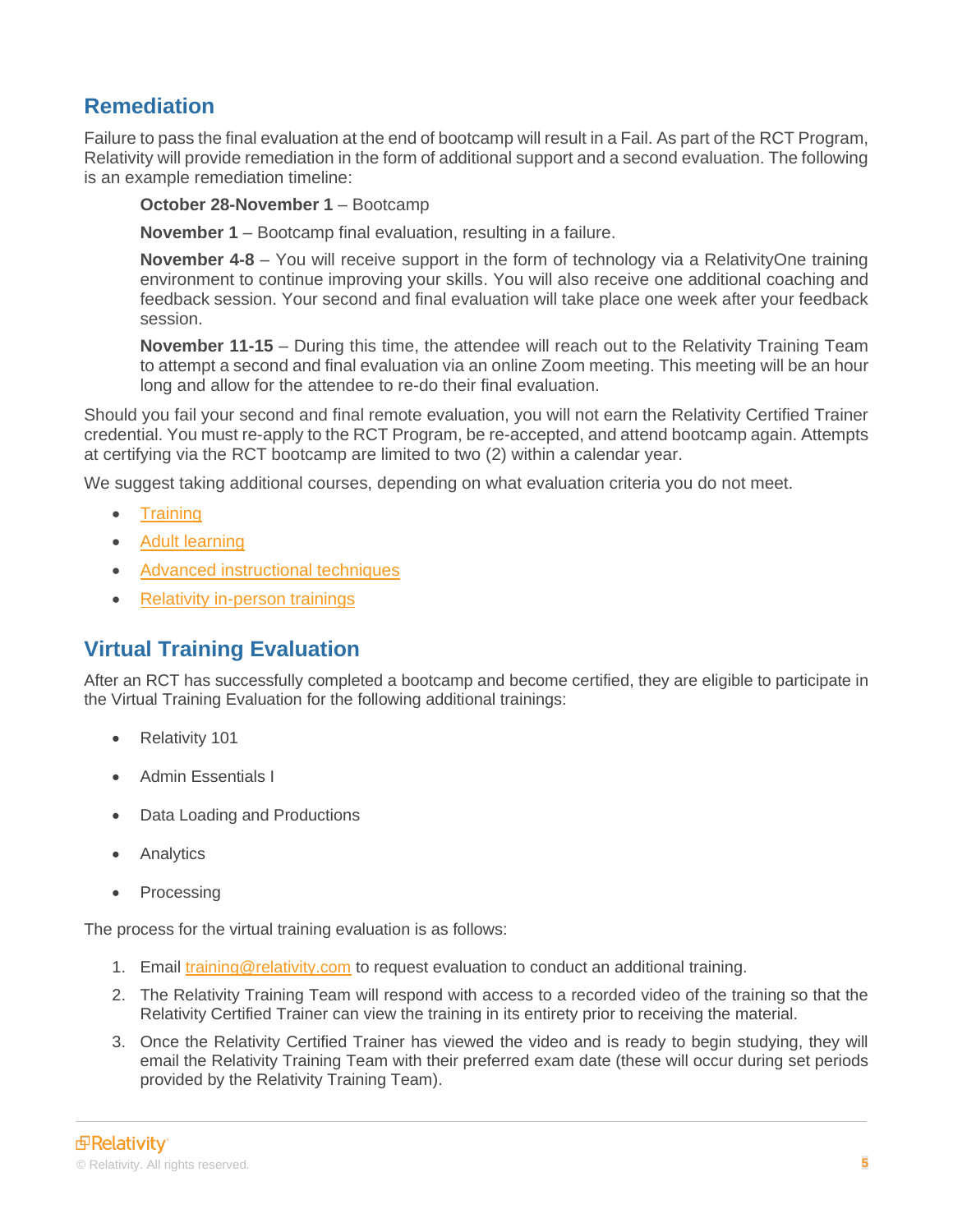- 4. Once the exam date is scheduled, the Relativity Certified Trainer will receive the corresponding training material to study for their sign off. This material includes the determined evaluation modules and exercises, the corresponding workbook, and a supporting RelativityOne training environment to practice.
- 5. On the exam date, the Relativity Certified Trainer will receive, at random, one of the determined evaluation modules of the training that they must train to the Relativity Training Team. The Relativity Training Team will utilize a rubric to determine passing.
- 6. If the Relativity Certified Trainer passes, they will receive access to the training materials (Outline, PPT, and Workbook) and they may now deliver the Relativity training.
- 7. If the Relativity Certified Trainer does not pass, they will be given one final opportunity to sign off.

# <span id="page-5-0"></span>**Maintaining Your Certification Status**

#### <span id="page-5-1"></span>**Relativity Certified Trainer Maintenance Requirements**

To continue as a member of the RCT Program, you must earn eight (8) trainer credits. Note: these are not Relativity Continuing Education (RCE) credits. The following options are available for recertification:

- Teach the full course you are certified in once per your certification year (i.e. based on the date you received your certification status) – 8 trainer credits
	- o If you have multiple Relativity Certified Trainer certifications, you can consolidate your start/end dates for easier maintenance by reaching out to [certification@relativity.com.](mailto:certification@relativity.com)
- Facilitate a shorter version of Relativity training, earning one credit per hour taught 2 trainer credit minimum, i.e. you must submit a request for a minimum of two hours trained
- Author or co-author training-related content 2 credits
- Participate in training-focused learning event 2 credits
- Peer feedback session 2 credits

To ensure the ongoing success of the program, Relativity also asks that RCTs act as a resource for others by sharing their training experiences in the closed RCT Community group and providing feedback about the program as needed.

In addition to earning trainer credits, you must also meet the following criteria to remain an active RCT:

- Maintain your active RCA Certification status.
- Maintain an employment relationship with your Sponsoring Company.

Relativity reserves the right to remove you or your organization from the RCT Program for cause or convenience, including for violation of any of the terms set forth in this guide. Additionally, Relativity reserves the right to change or discontinue the RCT Program at any time.

#### <span id="page-5-2"></span>**What happens if I leave my Sponsoring Company?**

If you leave your Sponsoring Company, your Relativity Certified Trainer certification will terminate unless you designate, and Relativity approves, a new Sponsoring Company (i.e. your new employer). If Relativity approves a new Sponsoring Company, your Relativity Certified Trainer certification will travel with you and you will be eligible to conduct Relativity training sessions for personnel at your new Sponsoring Company and/or at your new Sponsoring Company's End Users. Your original Sponsoring Company is no longer eligible to conduct Relativity training sessions unless they have other Relativity Certified Trainers on staff. Contact [training@relativity.com](mailto:training@relativity.com) to notify Relativity of any changes to your Sponsoring Company.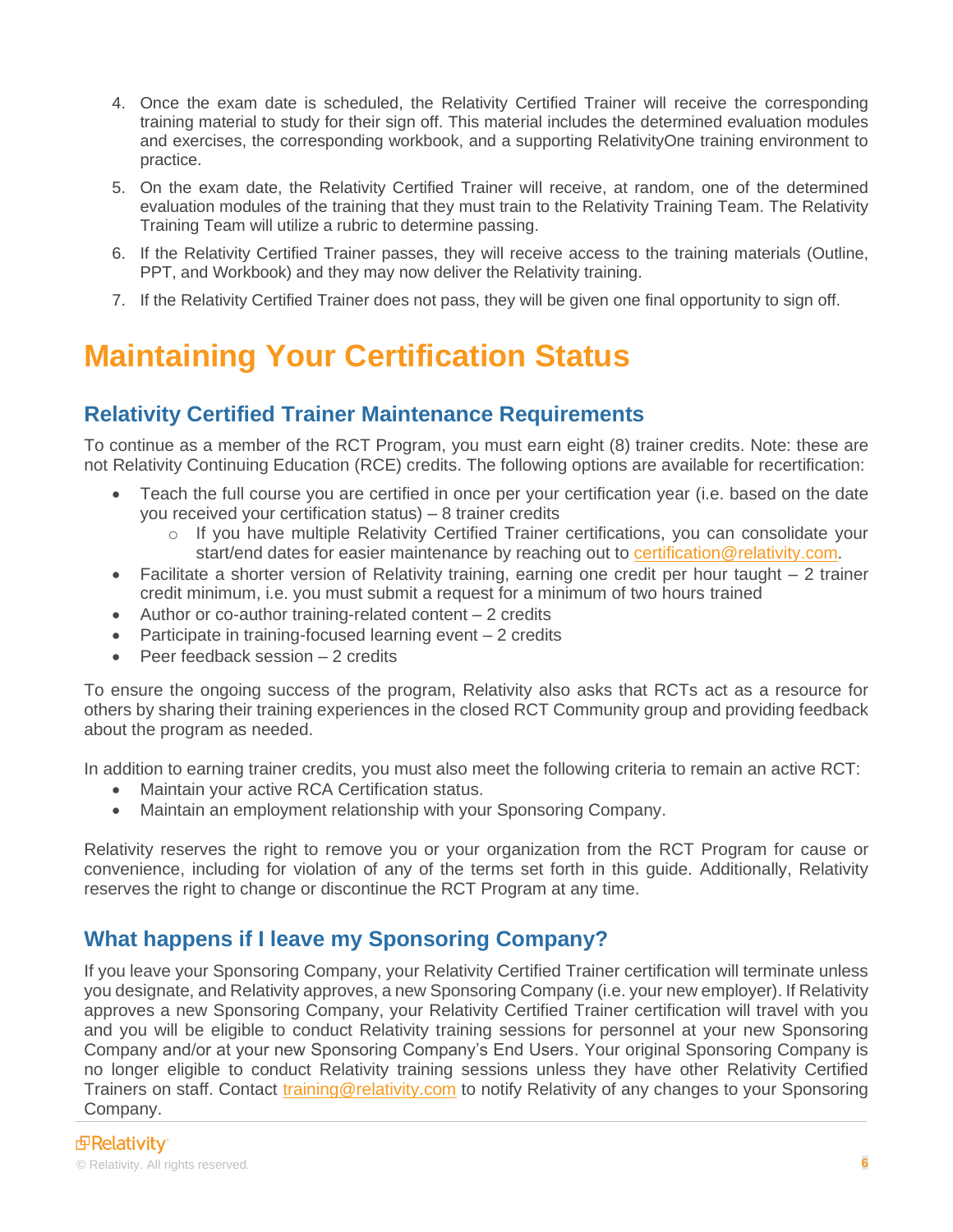# <span id="page-6-0"></span>**RCT Program Benefits**

Being a Relativity Certified Trainer means that you have joined an exclusive group of highly technical and instructional experts who are passionate about technical training and Relativity. The RCT Program adds value by providing you with the tools you need to conduct in-person or virtual training at your Sponsoring Company and/or for your Sponsoring Company's End Users, validating your Relativity knowledge and ability to conduct training, and reducing the cost of training, in addition to the RCT Program benefits below.

#### <span id="page-6-1"></span>**Benefits**

As a Relativity Certified Trainer, other RCT Program benefits include:

Discounts on Exams You receive a 50% registration fee discount on future online exams you attempt, up to four (4) total registrations per exam version. The vouchers for the discount will be included in your Pass Results email and will only be awarded upon completing your first RCT certification. The vouchers are non-transferrable and will expire one year from your certification date. Discounts on Trainings You receive a 50% registration fee discount on future open enrollment trainings you attend, up to two (2) total registrations within your certification year. Fest Discount You receive a guaranteed pre-registration rate when purchasing a Relativity Fest pass. Relativity Fest is a fantastic event held in Chicago where you can get hands-on with the latest and greatest Relativity features, network, and learn! Certified Trainer **Certification** You receive a certificate highlighting your accomplishment and a logo pack to showcase your accomplishment via web or email. You will be able to track your certification in the Relativity Community, alongside your other certifications. Trainer Community Access We want to celebrate your achievement in the Relativity Community by connecting you with a network of other Relativity Certified Trainers. You'll receive special content, connect with other Relativity Certified Trainers, and access other resources in the RCT Community group. Special Continuing Education Videos The videos and content offered to Relativity Certified Trainers as part of your ongoing development are exclusive to Relativity Certified Trainers. These videos help strengthen your technical training knowledge and keep you in the know on new Relativity releases as they relate to training content. Access to Survey Results You receive feedback submitted by training attendees after you conduct and complete your trainings. Swag Swag You receive exclusive, in-demand Relativity swag to show you are part of the Relativity Certified Trainer community upon completion of bootcamp.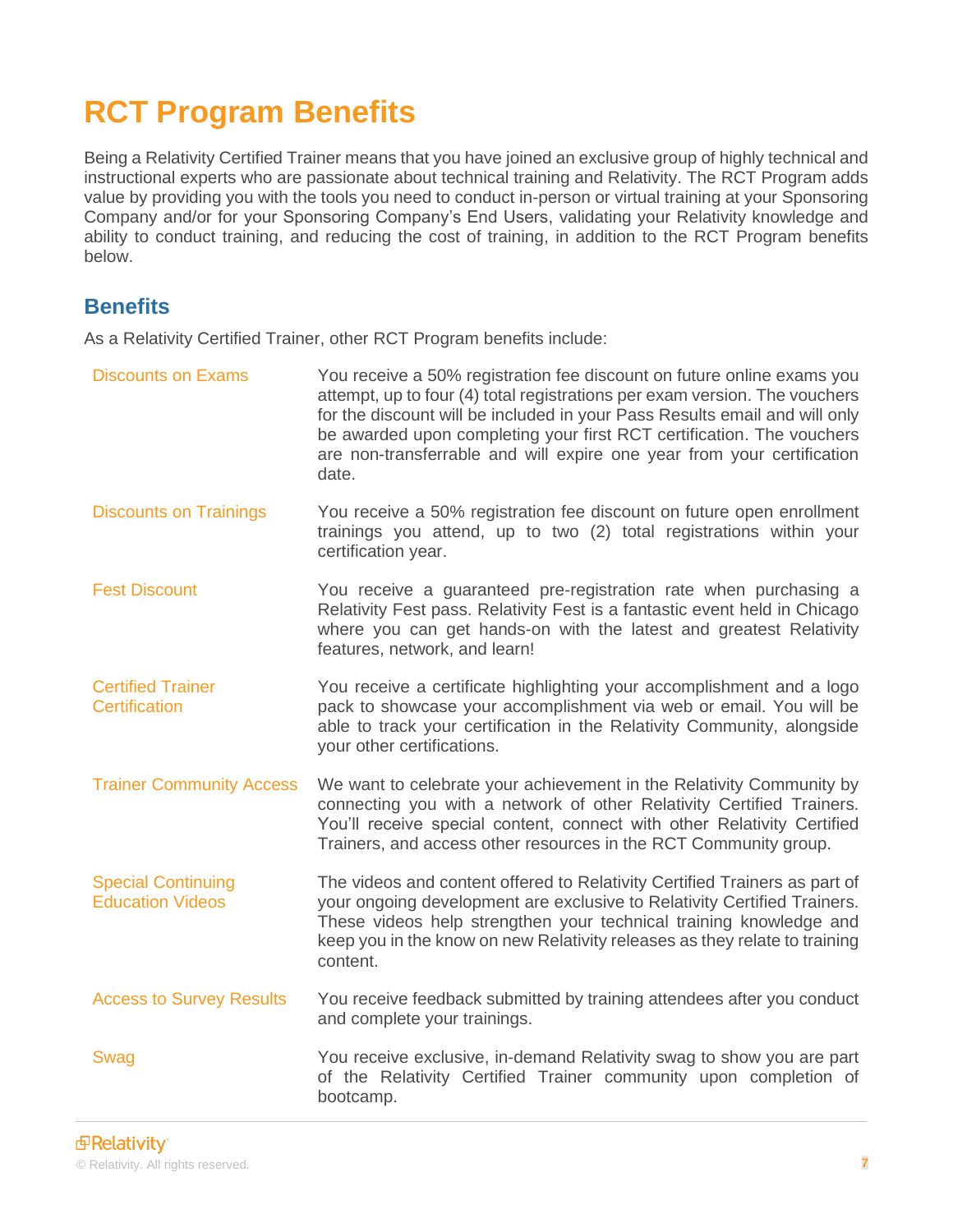Sponsoring Company **Recognition** 

Your Sponsoring Company will receive recognition for having a Certified Relativity Trainer on staff on the Partner section of the Relativity website, if applicable.

# <span id="page-7-0"></span>**Pricing Structure**

Investing in your participation with the RCT Program offers numerous benefits. The following explains the costs associated with the RCT Program:

# <span id="page-7-1"></span>**Pricing**

Bootcamp The introductory bootcamp experience is a five (5) day course that is required in order to achieve the Relativity Certified Trainer Pro certification. Upon satisfaction of the minimum program entry requirements and acceptance into the RCT program, you will enroll in this course at no registration cost to you. There is no registration fee for attending bootcamp, but you are responsible for travel, accommodation and other personal expenses, if applicable. Conducting Classes Classes delivered on-site or virtually for your Sponsoring Company or your Sponsoring Company's End Users by Relativity Certified Trainers are billed at a 50% discount of our standard per attendee fee. This discounted rate includes access to Relativity training materials, access to Relativity virtual machines, administrative setup of your course, and post training environment access, if applicable. Upon submitting a request to host your training to [training@relativity.com](mailto:training@relativity.com) and execution of the relevant training agreement, Relativity bills you at this rate for the number of participants listed (unless prepaid credits have already been purchased). Relativity doesn't provide refunds if the final attendance number is less than requested. If you need to add additional attendees to a class beyond what was initially requested (but not exceeding the 12-person maximum as set forth in the Training FAQ), email [training@relativity.com.](mailto:training@relativity.com) Relativity will charge you the same rate for the added participants. You are responsible for ordering and purchasing the printed class materials via Relativity's print vendor, Mimeo. Prices for printed materials will vary based on the number of units ordered and the printing and shipping selections you make. Please note, any additional class costs are your responsibility (e.g., participant travel, lunches, etc.).

Beginning in April 2021, Relativity may, in its discretion, permit you to conduct one or more open enrollment training classes (i.e. classes that are marketed and scheduled through Relativity's website and are open to the public). Please email [training@relativity.com](mailto:training@relativity.com) to inquire.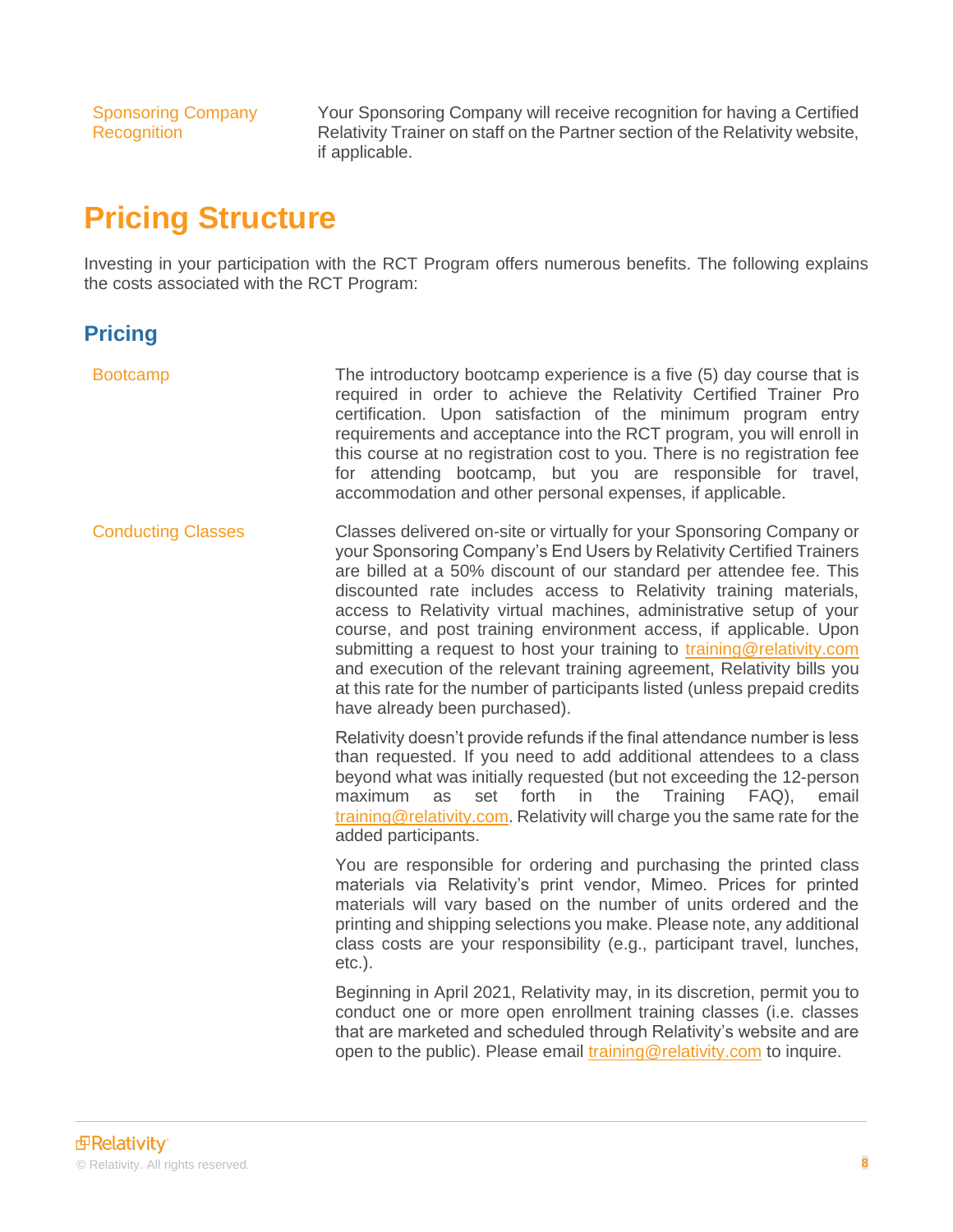### <span id="page-8-0"></span>**Payment**

There are three ways that the training classes that the RCT classes can be paid for:

- 1. **Ad Hoc:** RLM will require an agreement to be signed for each session they schedule, and they should be billed the standard \$350 per attendee rate for their attendees. RLM will include billing notes if they have had last minute cancellations or additions to ensure that finance knows the number of attendees to bill for.
- 2. **Prepaid Training Credits:** Clients with preexisting prepaid credits may use their prepaid training credits toward RCT training sessions. RCT attendees will still be 1 credit/person/class and no additional discount will be granted. No new agreement will be signed for classes using these prepaid credits.
- 3. **Prepaid RCT Training Credits:** Clients wishing to pre-purchase a bulk amount of RCT training credits may do so at the discounted rate of \$350 per attendee. These RCT training credits may only be used for RCT training classes and may not be used for any Relativity sponsored training sessions. We will require a prepaid credit agreement to be signed upon the purchase of the credits. No new agreement will be needed for each individual class.

# <span id="page-8-1"></span>**Conducting Training Classes**

Once certified, you will be able to conduct training for your Sponsoring Company and/or your Sponsoring Company's End Users at a frequency that works best for your organization. All training will be conducted in RelativityOne, and we do not provide training environments for previous versions of Relativity. To help practice in preparation for your classes you may obtain a RelativityOne training environment to run through the training. Email [training@relativity.com](mailto:training@relativity.com) to receive your practice environment. Please note only one (1) instance will be provided per quarter per person.

#### <span id="page-8-2"></span>**Approved Training Audiences**

Relativity Certified Trainers may only deliver training courses for personnel employed by the Relativity Certified Trainer's Sponsoring Company, or if the Sponsoring Company is a Relativity Partner, Relativity Certified Trainers may also deliver training courses for personnel employed by the Sponsoring Company's customers ("End Users"). The Relativity Certified Trainer can travel and train Sponsoring Company and/or End User employees in other company locations. If the Sponsoring Company or End User is part of a global partnership, the Relativity Certified Trainer can train Sponsoring Company and/or End User employees across the global locations (e.g. if the Relativity Certified Trainer's Sponsoring Company is Acme France, the Relativity Certified Trainer can also deliver training courses for Acme Belgium and Acme Japan, provided that all employees share the primary Acme email domain).

Notwithstanding the foregoing limitations on approved training audiences, beginning in April 2021, Relativity may, in its discretion, permit Relativity Certified Trainers to conduct one or more open enrollment training classes (i.e. classes that are marketed and scheduled through Relativity's website and are open to the public). Please email [training@relativity.com](mailto:training@relativity.com) to inquire.

#### <span id="page-8-3"></span>**Submitting Training Requests**

We require you to schedule your classes at least two (2) weeks in advance to ensure your training environment is available on time and any applicable training agreements are signed. You need to provide the following information to Relativity in your scheduling request via email to [training@relativity.com:](mailto:training@relativity.com)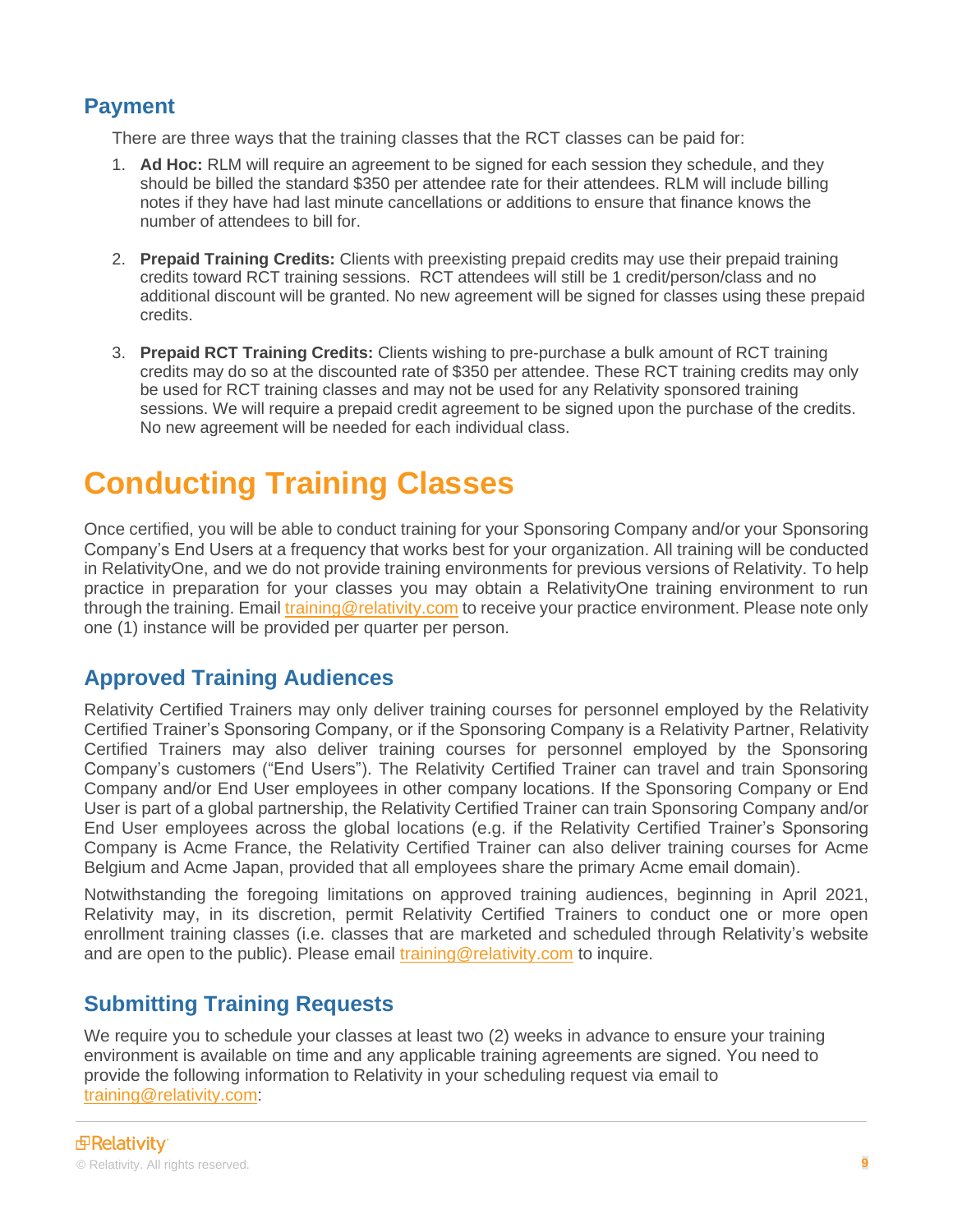- Date and time of training, including time zone training will be held in.
- Physical address for where the training will take place (if not virtual).
- Name of Relativity Certified Trainer.
- Name of signatory for applicable training agreement.
- Evidence of connectivity to training environment [\(https://training.relativity.one\)](https://training.relativity.one/)

# <span id="page-9-0"></span>**Training Delivery Policies**

- **Class size** 1-12 attendees
- **Attendee Registration** Registration of training attendees must be finalized three (3) business days before the start time of your class. If an attendee is no longer able to attend, you may substitute another attendee in their place. However, Relativity doesn't provide refunds if you are unable to replace the attendee. Relativity designed these training courses for an in-person or virtual audience, from the activities to the interactions.
- **Cancellation**  You may cancel your training class up to three (3) business days prior to the start time of your training. If you cancel a class, we will refund to the original payment method for that class (or refund any prepaid credits you allocated to the class). Class cancellations occurring within three (3) business days will result in a \$500 liquidated damages fee.
- **Printing** Workbooks must be ordered for each class to ensure your course content reflects the most recent updates. You will order and purchase print materials for your classes through our print vendor, Mimeo. Once you are certified, you will receive an email with credentials and instructions for ordering. We advise ordering training materials approximately two (2) weeks prior to your training class, so materials are delivered on time and you avoid rush delivery fees. Relativity is not responsible for purchasing materials or processing fees associated with the purchase.
- **Attendance Reporting** –To remain in good standing as a Relativity Certified Trainer, and for attendees to earn Relativity Continuing Education (RCE) credits for the attendees, report attendance accurately. To receive RCE credits, attendees must be present for the duration of the training. We will not award RCE credits for partial attendance. A report of the final attendance list is due to the Relativity Learning Management team at [training@relativity.com](mailto:training@relativity.com) within 24 hours of the training.
- **Blackout dates**  No trainings may be conducted during the week of Relativity Fest Chicago (dates vary). No trainings will be conducted during training upgrade blackout periods (dates vary). No trainings may be conducted during the following US Holidays: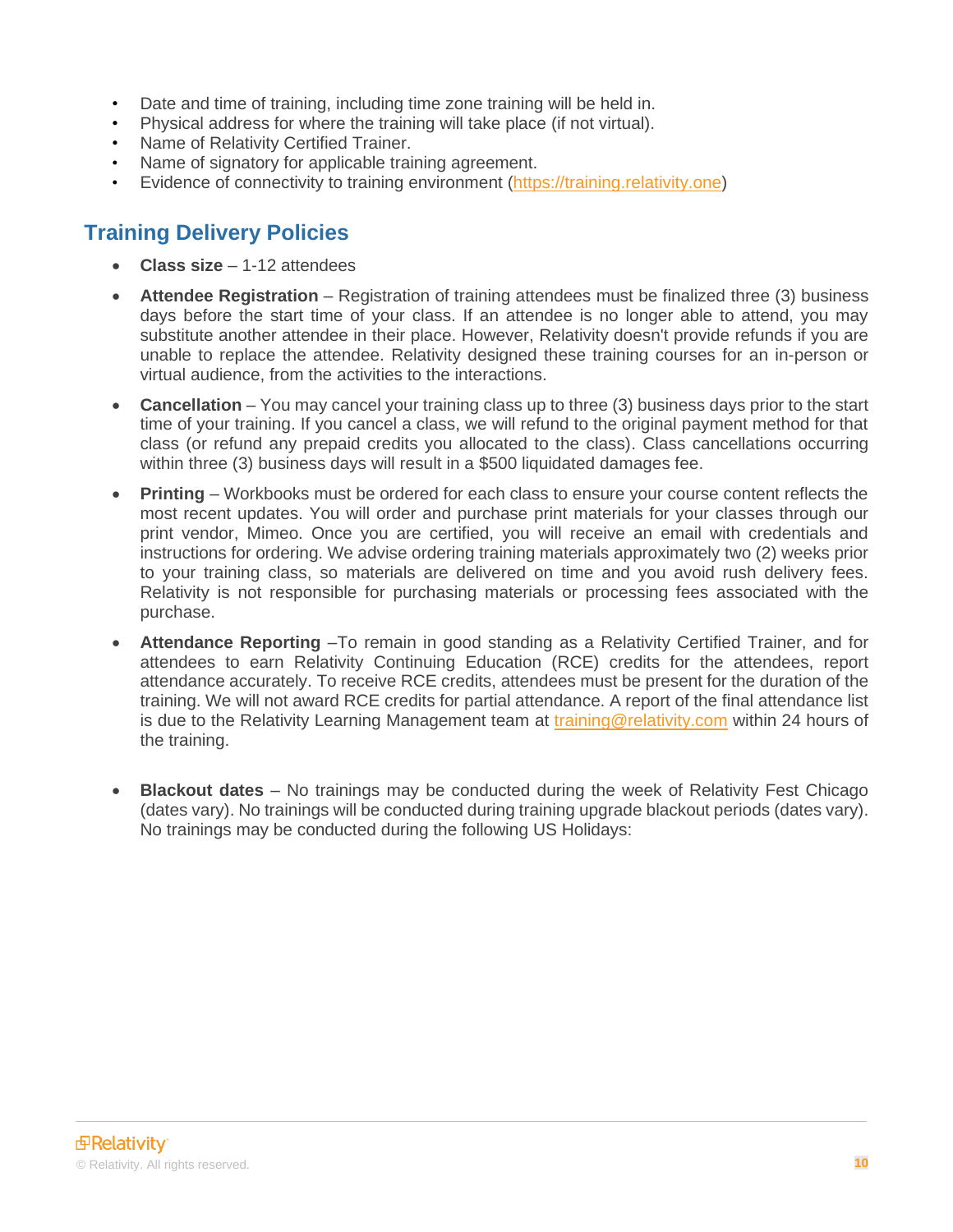# **Holiday Schedule**

| <b>Holidays - US</b>       | 2022                                           | 2023                   |
|----------------------------|------------------------------------------------|------------------------|
| <b>Winter Break</b>        | January 1, Saturday                            | January 1, Sunday      |
| Martin Luther King Jr. Day | January 17, Monday                             | January 16, Monday     |
| <b>Memorial Day</b>        | May 30, Monday                                 | May 29, Monday         |
| Juneteenth                 | June 19, Sunday<br>(Observed on June 20, 2022) | June 19, Monday        |
| <b>Summer Break</b>        | July 4, Monday                                 | July 4, Tuesday        |
| <b>Summer Break</b>        | July 5, Tuesday                                | July 5, Wednesday      |
| <b>Summer Break</b>        | July 6, Wednesday                              | July 6, Thursday       |
| <b>Summer Break</b>        | July 7, Thursday                               | July 7, Friday         |
| <b>Summer Break</b>        | July 8, Friday                                 | July 8, Saturday       |
| <b>Summer Break</b>        | July 9, Saturday                               | July 9, Sunday         |
| <b>Summer Break</b>        | July 10, Sunday                                | July 10, Monday        |
| Labor Day                  | September 5, Monday                            | September 4, Monday    |
| <b>Thanksgiving Day</b>    | November 24, Thursday                          | November 23, Thursday  |
| Friday after Thanksgiving  | November 25, Friday                            | November 24, Friday    |
| <b>Winter Break</b>        | December 25, Sunday                            | December 25, Monday    |
| <b>Winter Break</b>        | December 26, Monday                            | December 26, Tuesday   |
| <b>Winter Break</b>        | December 27, Tuesday                           | December 27, Wednesday |
| <b>Winter Break</b>        | December 28, Wednesday                         | December 28, Thursday  |
| <b>Winter Break</b>        | December 29, Thursday                          | December 29, Friday    |
| <b>Winter Break</b>        | December 30, Friday                            | December 30, Saturday  |
| <b>Winter Break</b>        | December 31, Saturday                          | December 31, Sunday    |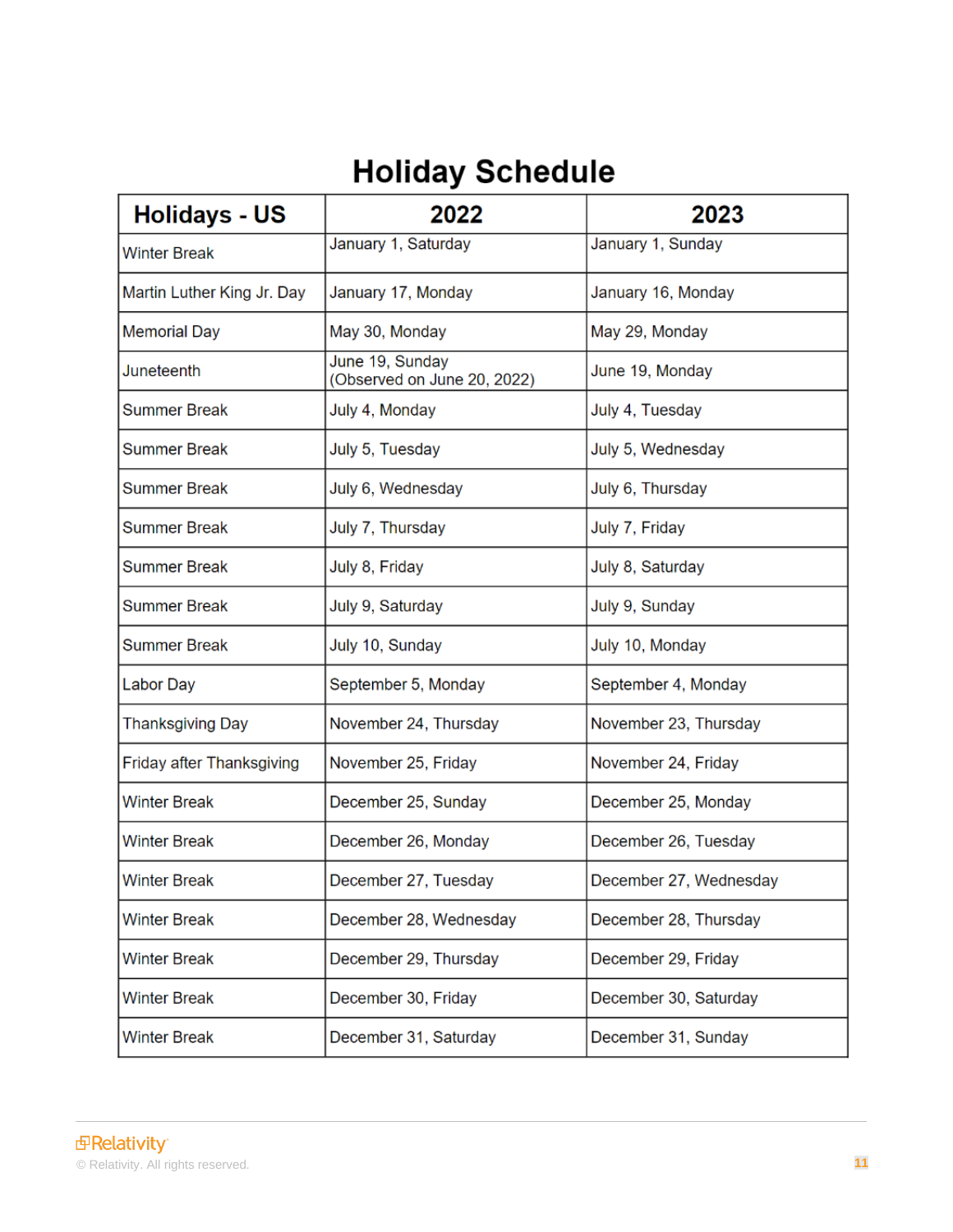#### <span id="page-11-0"></span>**Survey Feedback**

Relativity sends surveys to all training attendees and collects the survey responses. You will receive a summary of anonymous survey responses for classes that you conduct. If any of your surveys meet the following criteria, you will be required to meet with a Relativity Trainer to discuss the feedback and put together a plan of action to address it. If you train again and the surveys again meet the criteria for remediation outlined below, you will be required to meet with a Relativity Trainer to discuss the feedback. This will be the last remediation. If you receive surveys that meet the following criteria for a third time, you will be removed from the program.

Criteria for remediation:

- 1. CSAT scores less than an 8
- 2. Negative feedback

# <span id="page-11-1"></span>**In Class Technical Support**

Relativity will provide you with training environments in the form of virtual machines (VMs). VMs will deploy automatically for the Relativity Certified Trainer and for each training attendee. Please use this [guide](https://kcura-help.s3.amazonaws.com/Relativity/Training/Relativity%20-%20TestingConnectivityTroubleshooting.pdf) to support the use of the virtual machines (VMs). If you experience technical issues with your VMs, refer to the support guidelines outlined below.

#### <span id="page-11-2"></span>**Support Guidelines**

- It is imperative to test your connectivity to the training environments at least three (3) business days before the training. You must confirm connectivity by sending a confirmation of the connectivity test to [training@relativity.com.](mailto:training@relativity.com) Relativity will be unable to troubleshoot connectivity problems during your class. The inability of an attendee to connect will result in the forfeiture of registration fees for that class.
	- Connectivity failure may be a result of settings on the network, the individual workstation or both. Relativity provides directions on troubleshooting these issues ahead of the training. Engage your internal IT team to assist with troubleshooting these issues before training.
- Any malfunctions due to user error, failure to test connectivity, etc., are your responsibility to troubleshoot and no refund for training will be granted if the issue is found to be outside of Relativity's control.
- The Relativity Learning Management team will assist with any malfunctions due to VM/Relativity failure between the hours of 8:00 AM to 5:00 PM (CST/CDT). Contact [training@relativity.com](mailto:training@relativity.com) for assistance. VM/Relativity malfunctions occurring outside of this time will result in a full refund for the impacted attendees.
- Outside of the designated support hours contact [support@relativity.com](mailto:support@relativity.com) for assistance.

# <span id="page-11-3"></span>**RCT Program: Legal Terms and Conditions**

**This Guide.** By participating in the RCT Program, each Relativity Certified Trainer and Sponsoring Company will be deemed to have accepted and agreed with the policies and requirements in this Guide, including the legal terms and conditions set forth herein. Additionally, all policies contained in the [Relativity Training FAQ](https://www.relativity.com/ediscovery-training/faqs/) and [Certification FAQ](https://www.relativity.com/resources/certification/faqs/) shall apply to the extent they are applicable to the RCT Program and do not conflict with this Guide. Relativity may update this Guide from time to time, provided Relativity will use reasonable efforts to communicate any material changes via email or by posting a notice in the Relativity Community.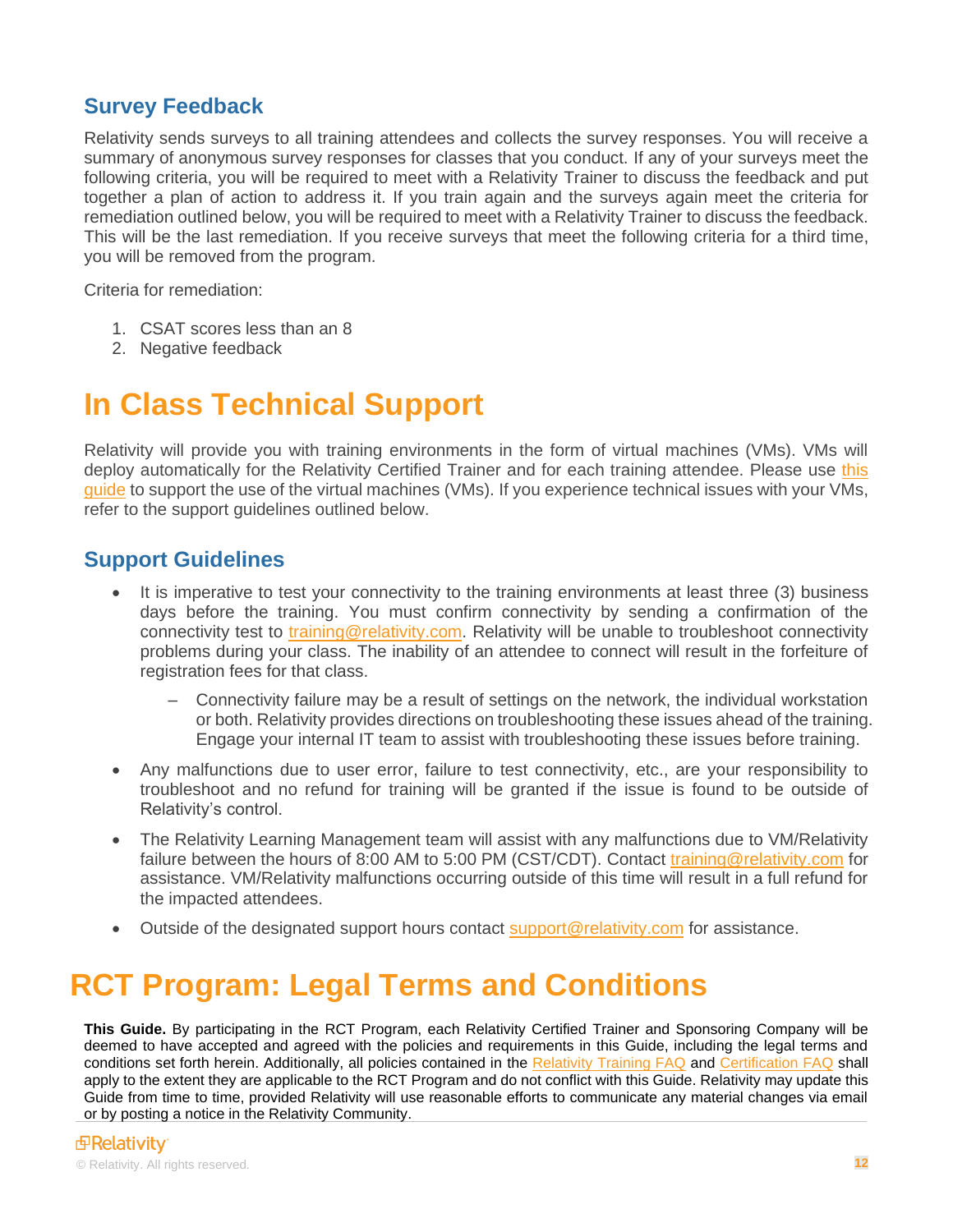**RCT Program Participation.** Relativity reserves the right to change or discontinue the RCT Program at any time, provided Relativity will communicate any material changes via email or by posting a notice in the Relativity Community. Relativity Certified Trainers and Sponsoring Companies may freely withdraw from the RCT Program at any time by notifying [training@relativity.com.](mailto:training@relativity.com) Notwithstanding anything to the contrary contained in this Guide, Relativity retains sole discretion respecting all matters pertaining to the RCT Program, including decisions about whether to accept any party into the RCT Program or to permit any party to continue participating in the RCT Program even if such party is otherwise technically eligible. Relativity may also suspend or terminate any party's participation in the RCT Program at any time without prior notice in case of any violation of these RCT Program terms.

**Sponsoring Company Eligibility.** Each Sponsoring Company must be a licensed user of Relativity, as set forth above, and must be in "Good Standing", which herein means: (a) Sponsoring Company is in full compliance with, and has not violated any provisions of the RCT Program, any applicable laws, rules, regulations, court orders, or professional license rules of conduct; (b) there has been no litigation or dispute between Sponsoring Company and Relativity, and Sponsoring Company has continuously acted in good faith in dealing with Relativity, as determined in Relativity's sole discretion; (c) Sponsoring Company has not infringed or misappropriated any intellectual property rights of Relativity, as determined in Relativity's sole discretion; and (d) Sponsoring Company is not insolvent or subject to an insolvency proceeding. Each Sponsoring Company's ability to participate and obtain any benefits under this RCT Program will lapse if such company is no longer considered to be in Good Standing, as determined in Relativity's sole discretion.

**Distribution of Training Materials; Recordings.** As set forth above, each Relativity Certified Trainer Pro and Sponsoring Company is responsible for ordering and paying for training workbooks from Relativity's third-party printing vendor. Relativity may also provide other training and study materials, including but not limited to presentations, instructor guides, outlines, webinars, practice examinations, on-demand videos and tutorials, and study plans (together with training workbooks, "Training Materials"). The Training Materials may only be shared with and used by individuals who properly attended the training class for which the Training Materials were provided, unless Relativity provides written authorization otherwise. Relativity does not permit any training class to be recorded, and each Relativity Certified Trainer and Sponsoring Company agrees to comply with and enforce this policy.

**Translation of Training Materials.** All Training Materials are provided in English. Training Materials may not be modified, however, supplemental training materials in a non-English language may be created by the Relativity Certified Trainer, at their discretion; *provided* (a) all such supplemental materials created by the Relativity Certified Trainer shall clearly be identified as unofficial and not created, reviewed or endorsed by Relativity, and (b) Relativity will not be responsible for the accuracy of any such supplemental materials, nor for providing support or answering questions related to the supplemental materials.

**Intellectual Property.** Relativity and its third party vendors own and shall continue to own the entire title and interest in and to all intellectual property and other proprietary rights related to Relativity, the Relativity training environment and the Training Materials. Relativity Certified Trainers shall retain, preserve, and not cover-up or obscure, any trademark, trade name, copyright notice or other proprietary notice on any Training Materials. No party is permitted to use any Relativity trademark or logo except as expressly set forth in this Guide or as authorized by Relativity in writing. Any use of Relativity's name, logo and trademark shall be in accordance with the [Relativity's Trademark Guidelines,](https://www.relativity.com/trademark-content-guidelines/) as updated from time to time.

**Confidentiality.** In connection with the RCT Program, Relativity Certified Trainers and Sponsoring Companies may receive materials or learn information which is confidential and/or proprietary to Relativity ("Confidential Information"). Relativity Certified Trainers and Sponsoring Companies will maintain strict confidentiality respecting any Confidential Information, which includes materials, data or information that: (a) are marked or identified as "confidential", or (b) are of a nature, whether oral or written, that a reasonable person would know or suspect to be confidential or proprietary, or would know or suspect that there may be a detrimental effect on Relativity's competitive position or the integrity of Relativity's Training and Certification Programs if disclosed.

**Limitation of Liability.** Relativity does not provide any assurances or guaranties that any training administered by a Relativity Certified Trainer will be accurate, result in any particular level of skill in using Relativity, or prepare attendees to take successfully achieve any Relativity certification. IN NO EVENT SHALL RELATIVITY BE LIABLE TO ANY RELATIVITY CERTIFIED TRAINER, SPONSORING COMPANY, OR TO ANY THIRD PARTY FOR ANY DIRECT, INDIRECT, CONSEQUENTIAL, INCIDENTAL, EXEMPLARY, SPECIAL OR PUNITIVE DAMAGES WHETHER ARISING OUT OF BREACH OF CONTRACT, TORT (INCLUDING NEGLIGENCE) OR OTHERWISE, REGARDLESS OF WHETHER SUCH DAMAGES WERE FORESEEABLE AND WHETHER OR NOT RELATIVITY HAS BEEN ADVISED OF THE POSSIBILITY OF SUCH DAMAGES.

**Relationship of Parties.** The parties are only acting as independent contractors in connection with the RCT Program. Neither this RCT Program Guide, nor the actions of any party, nor any statements regarding "partners" or a "partnership" on Relativity's or any Sponsoring Company's website, in their respective marketing materials or other documentation, or made in any communications between the parties or with other parties, shall be interpreted as creating an actual or implied